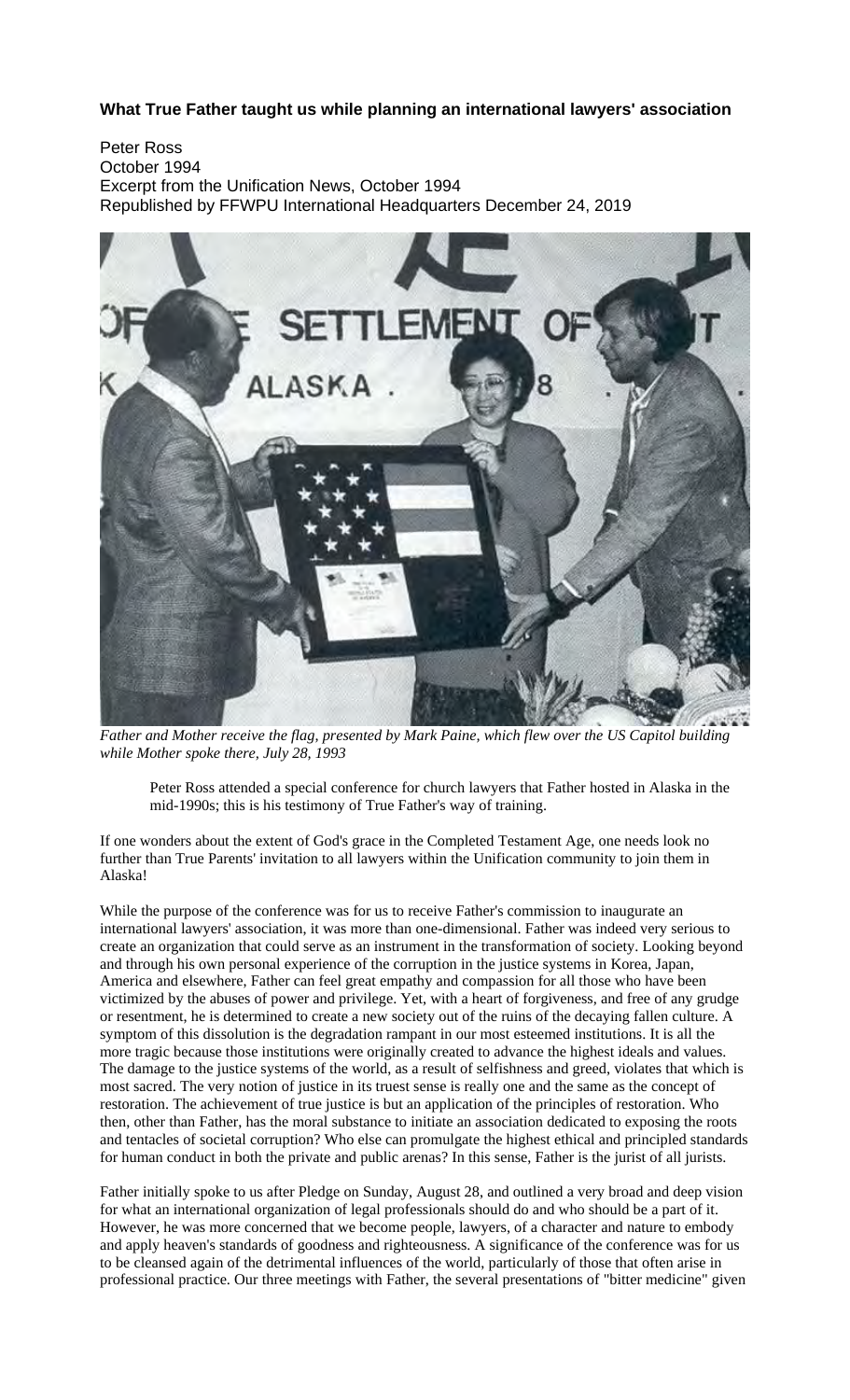by Reverend Zin Moon Kim, and the various challenges that we encountered in the course of our time on the ocean were perfectly measured (by our distinguished host, of course) to give us the trigger for a fresh start.

At the same time, Father sought to instill in us a greater concern for the well-being of society and the world and a diminution of any concerns for temporal material perks. He advised us that the good lawyer seeks to serve the law of the mind, while the bad lawyer is enslaved to the law of the flesh. Has the lawyer become a servant or a master to the law? If the latter, he can teach and lead others in the right direction. Father was most concerned for our eternal lives and cautioned against operating in an enslaved and subdued conformity with a fallen society and world.

The spirit world will show us clearly how we have lived. This, therefore, was no academic conference nor in any way a typical lawyers' conference. It was alternatively, a conferring of great blessing upon us, 29 in all, representatives of almost fifty Unificationist lawyers throughout the world. As we know, with great blessing comes great responsibilities!



## **Fishing instruction**

With props in hand, Father then proceeded to personally instruct us in the fine art of salmon fishing and the less deft craft of halibut fishing. The salmon rod in Father's hands seemed similar to a rapier in comparison to the clunky halibut pole that has all the appearances of a Scottish claymore. Father's passion and love for the salmon was apparent in his salute to this noble fish as the true love role model. He was especially pleased to point out to us that the word "salmon" was really an abbreviation for "salvation Moon." Inspired, instructed and inspected, we were soon headed for Marka Bay to join Father and Mother for our first taste of Alaskan salmon fishing.

En route, I looked wide-eyed at the vast ocean waters and contemplated the great depths below, abundant in the rich resources that Father envisions as feeding the world. It is astonishing. The great stretches of wilderness, seemingly uninhabited and virgin, were a delight to behold ·after the steel and concrete of Manhattan. Aware, in this vast and inaccessible place -- quiet but for the sounds of water, wind and occasional bird calls that Father and Mother relentlessly continued to advance the recreation of the world, the biblical parable of the mustard seed struck a chord in my mind.

### **America's true prayer ground**

Alaska! Father once played with the sound of "Alaska" and attributed its meaning as that place we eventually reach with anticipation and hope after a long and difficult journey. "At-last-ka!!!" Father has also described Alaska as America's true prayer ground. For all of us arriving there from different countries and different mission and work responsibilities, Alaska generously extended itself to us on both